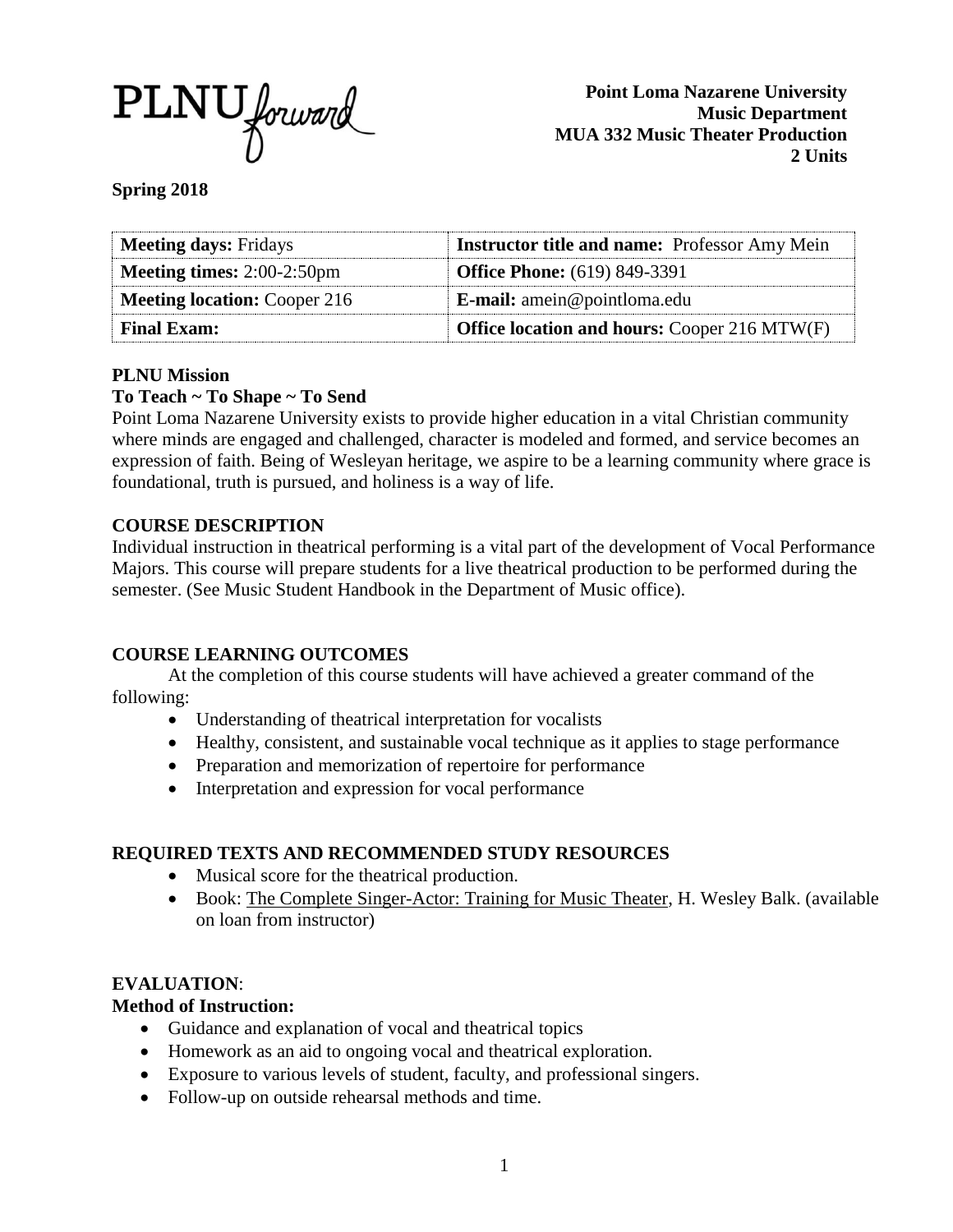#### **Grading Procedures:**

| <b>Class Participation</b> | 50%  |
|----------------------------|------|
| <b>Final Performance</b>   | 50%  |
|                            | 100% |

#### **1. Class Participation:** 50%

Students must be present and prepared for all meetings and rehearsals with music.

#### **4. Final Performance:** 50%

Students must be present and prepared for the final performance.

#### **Grading scale:**

| A           | 93%-100% |
|-------------|----------|
| A           | 90%-92%  |
| $_{\rm B+}$ | 87%-89%  |
| B           | 83%-86%  |
| $B -$       | 80%-82%  |
|             | 77%-79%  |

| C     | 73%-76%      |
|-------|--------------|
| $C -$ | 70%-72%      |
|       | 67%-69%      |
| Е     | 63%-66%      |
|       | 60%-62%      |
| F     | $0\% - 59\%$ |

**ATTENDANCE POLICY**: Scheduled lessons and studio classes will begin on time. Therefore, students should plan to arrive and enter the voice studio at least five minutes early so that no time is lost. Tardiness may negatively affect the lesson/studio grade. Please walk into the voice studio (do not knock on the door) and have a seat quietly until the lesson start time. One-credit lessons are 25 minutes in length and two-credit lessons are 50 minutes in length. Lessons may go over in length if agreed upon by both instructor and student.

Students are expected to attend all scheduled lessons and studio classes. Students are granted one unexcused absence (to be used for illness, emergencies, etc.) Further absences will only be excused only at the instructor's discretion and if notification is given to the instructor 12 hours before the scheduled start time. Absences beyond the allotted amount will negatively impact the Lesson Involvement and/or Studio Class Participation components of the grade and may result in a failing grade. Whether the absence is excused or not, it is expected that students will notify the instructor by text or email.

**MAKE-UP POLICY**: Unexcused lessons will not be granted a make-up time. Lessons that occur on school holidays will not be made up. Make-up lessons will be given only for excused absences and in the event of instructor cancellation. Make-up lessons due to excused absences are contingent upon instructor and student schedule availability. Professor Mein requests that in the event of an upcoming known absence, students make arrangements to switch lesson times with one another in order to avoid further scheduling accommodations.

**HOMEWORK**: Assigned reading in text and memorization of repertoire.

**FINAL EXAMINATION POLICY**: Must be present and prepared for the class and for the performance.